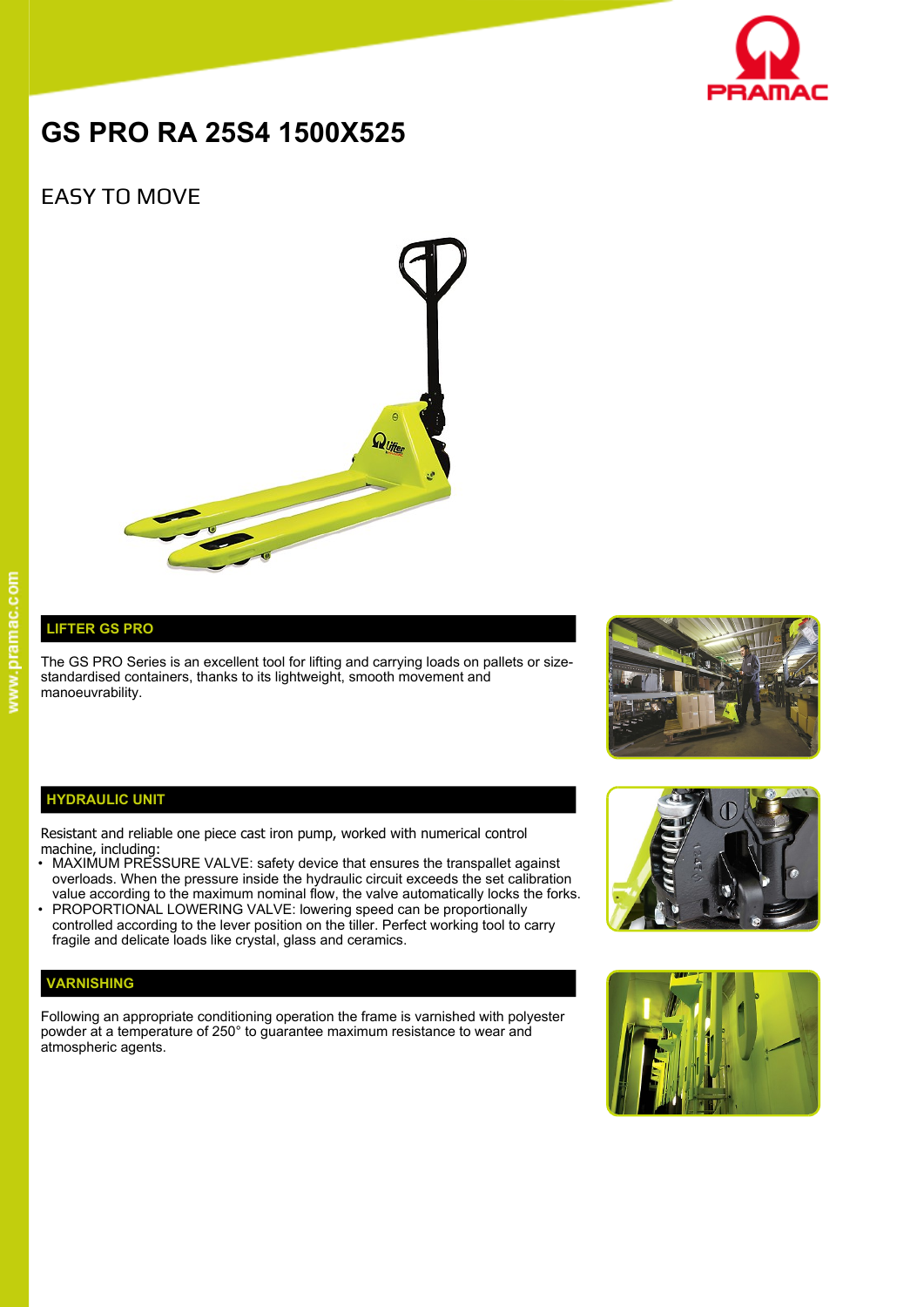| <b>Description</b>         |   |    |            |
|----------------------------|---|----|------------|
| 1.1 Manufacturer           |   |    | LIFTER     |
| 1.3 Drive                  |   |    | Manual     |
| 1.4 Operator type          |   |    | Pedestrian |
| 1.5 Load capacity          | Q | Кg | 2500       |
| 1.6 Load centre distance   | c | mm | 750        |
| 1.8 Load axle to end forks | x | mm | 1282       |
| 1.9 Wheel base             | v | mm | 1542       |

| <b>Weights</b>               |    |      |
|------------------------------|----|------|
| 2.1 Service weight           | Кg | 113  |
| 2.2 Axle load, laden rear    | Kg | 1685 |
| 2.2 Axle load, laden front   | Κg | 928  |
| 2.3 Axle load, unladen rear  | Κq | 48   |
| 2.3 Axle load, unladen front | Κq | 65   |

| <b>Tyres/Chassis</b>                         |                 |    |                          |
|----------------------------------------------|-----------------|----|--------------------------|
| 3.1 Tyres: front wheels                      |                 |    | POLY.I./<br><b>NYLON</b> |
| 3.1 Tyres: rear wheels                       |                 |    | <b>NYLON</b>             |
| 3.2 Tyre size: Steering wheels - Diameter    |                 | mm | 200                      |
| 3.2 Tyre size: Steering wheels - Width       |                 | mm | 55                       |
| 3.3 Tyre size: Load rollers - Diameter       |                 | mm | 82                       |
| 3.3 Tyre size: Load rollers - Width          |                 | mm | 60                       |
| 3.5 Tyre size: rear wheels - Q.ty (X=driven) |                 | nr | 4                        |
| 3.5 Rear balancing axle                      |                 |    | No.                      |
| 3.6 Tread, front                             | b <sub>10</sub> | mm | 155                      |
| 3.7 Tread, rear                              | b11             | mm | 375                      |
|                                              |                 |    |                          |

| <b>Dimensions</b>                          |                |    |      |
|--------------------------------------------|----------------|----|------|
| 4.4 Lift height                            | h3             | mm | 115  |
| 4.9 Height of tiller in drive position max | h14            | mm | 1160 |
| 4.15 Height, lowered                       | h13            | mm | 85   |
| 4.19 Overall lenght                        | 11             | mm | 1900 |
| 4.20 Lenght to face of forks               | 12             | mm | 400  |
| 4.21 Overall width                         | b1             | mm | 525  |
| 4.22 Fork dimensions - Thickness           | s              | mm | 50   |
| 4.22 Fork dimensions - Width               | е              | mm | 150  |
| 4.22 Fork dimensions - Lenght              |                | mm | 1500 |
| 4.25 Distance between fork arms            | b5             | mm | 525  |
| 4.32 Ground clearance, centre of wheelbase | m <sub>2</sub> | mm | 35   |
| 4.34 Aisle width                           | Ast            | mm | 2135 |
| 4.35 Turning radius                        | Wa             | mm | 1717 |

| <b>Performance data</b>   |         |    |
|---------------------------|---------|----|
| 5.2 Lifting speed laden   | strokes | 13 |
| 5.2 Lifting speed unladen | strokes | 13 |
|                           |         |    |